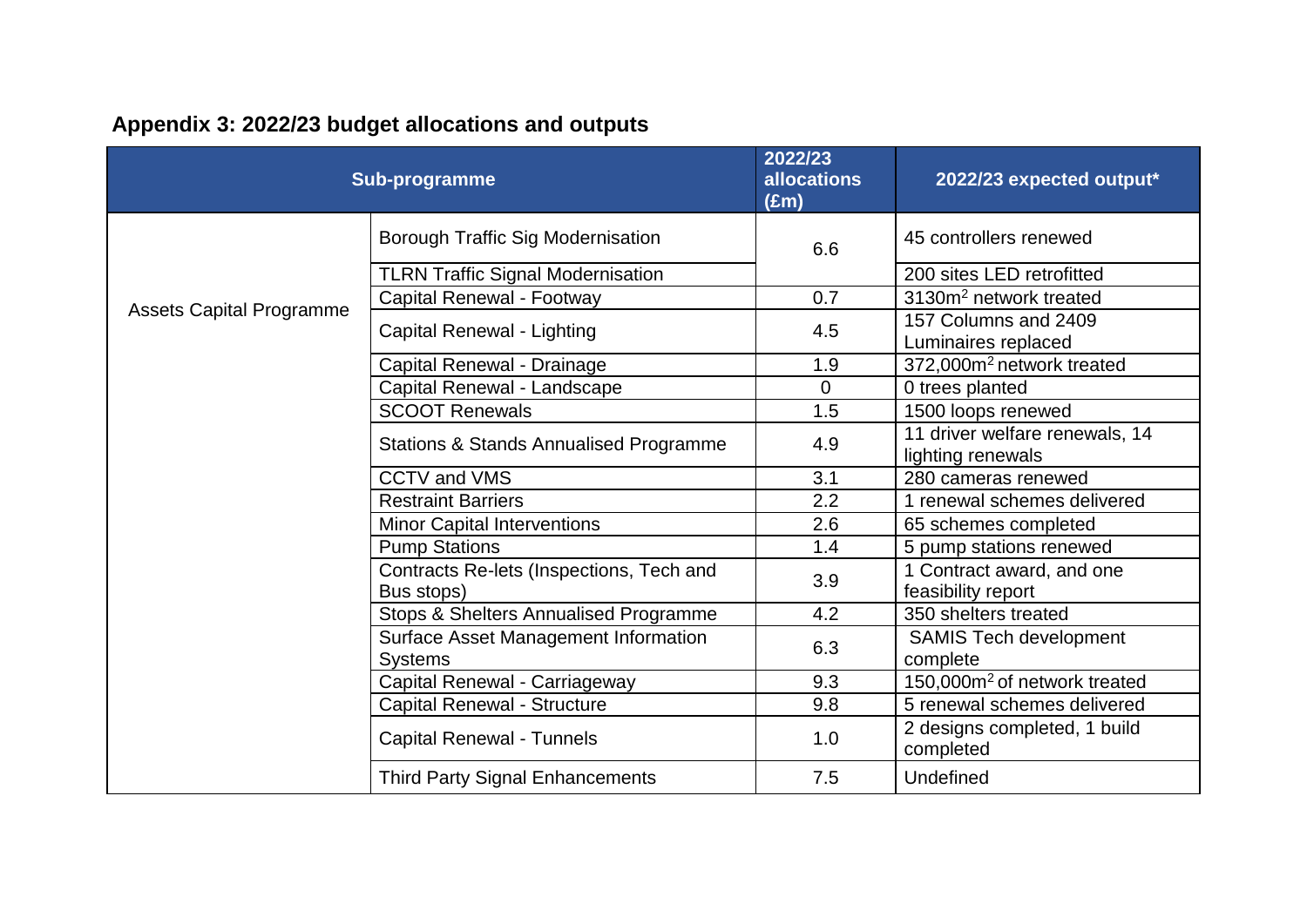| LIP Bridges & Roads                      | Borough Bridge Maintenance<br>Borough Road Maintenance | 0.9            | Completion of works at<br>Wandsworth Bridge, interim safety<br>measures on other structures and<br>condition surveys |
|------------------------------------------|--------------------------------------------------------|----------------|----------------------------------------------------------------------------------------------------------------------|
|                                          | Hammersmith Bridge Restoration                         | 3.0            | TfL contribution to LBH&F                                                                                            |
| <b>Operations Assets</b>                 | <b>Hostile Vehicle Mitigations</b>                     | 1.3            | Westminster bridge build<br>completed                                                                                |
|                                          | Dial A Ride                                            | 0.3            | 1 build completed                                                                                                    |
|                                          | Victoria Coach Station Modernisation                   | 0.4            | Property negotiations completed                                                                                      |
|                                          | Safety Camera Extension Programme<br>phase 2           | 0.5            | Contract options report                                                                                              |
|                                          | Victoria Coach Station Infrastructure                  | 1.3            | 1 build completed                                                                                                    |
|                                          | Lodge Avenue Flyover                                   | 1.7            | <b>Build commenced</b>                                                                                               |
| <b>Major Asset Renewals</b><br>Programme | <b>MARP A40 Westway Structures Refurb</b>              | 9.1            | Work package 1 completed,<br>Concept Design for work package<br>2 completed                                          |
|                                          | <b>MARP Rotherhithe</b>                                | 1.3            | Targeted works to support<br>ongoing operation                                                                       |
|                                          | <b>MARP Brent Cross</b>                                | $\overline{2}$ | Feasibility completed and single<br>option identified                                                                |
|                                          | <b>MARP Blackwall Tunnel Southbound Refurb</b>         | 0.7            | <b>Contract awarded for Detailed</b><br>Design                                                                       |
|                                          | <b>MARP Croydon Flyover</b>                            | 1.1            | Phase 1 feasibility and<br>investigations completed                                                                  |
|                                          | <b>MARP George Green</b>                               | 0.4            | Feasibility completed                                                                                                |
|                                          | <b>MARP Green Man</b>                                  | 0.4            | Feasibility completed                                                                                                |
|                                          | <b>MARP Kew Bridge</b>                                 | 0.4            | <b>Outcome Definition completed</b>                                                                                  |
|                                          | <b>MARP Projects</b>                                   | 0.6            | Commencement of two new<br><b>MARP</b> projects                                                                      |
|                                          | <b>MARP Kingston Cromwell Road Bus Station</b>         | 2.5            | Construction to commence                                                                                             |